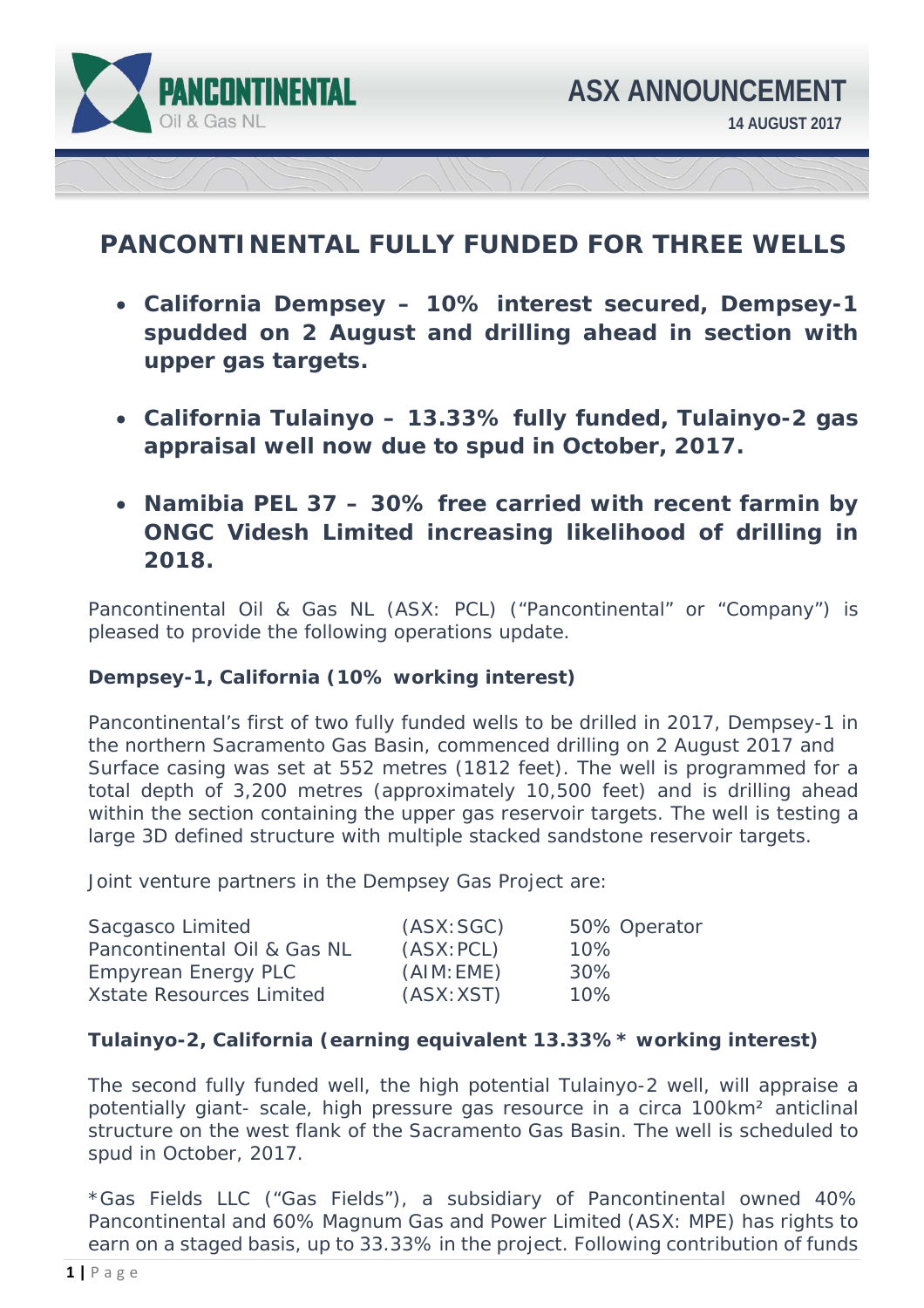by Magnum in accordance with an LOI announced on 5 June 2017, Gas Fields has recently provided the remaining funding required for the drilling of Tulainyo-2 to the operator of the Tulainyo project and is therefore now fully funded for the drilling of Tulainyo-2.

The Tulainyo Joint Venture includes project operator California Resources Production Corporation, a subsidiary of California Resources Corporation (NYSE: CRC) and Cirque Resources LP, a private company based in Denver, Colorado.

### **Namibian PEL 37(30% working interest)**

The recently announced entry of India's ONGC Videsh Limited to Pancontinental's Namibian PEL 37 project gives renewed confidence for drilling the highest ranked of a suite of large oil and gas prospects defined by 3D seismic.

Pancontinental's 30% interest in PEL 37 is free carried by Tullow Namibia Limited.

Joint venture partners in PEL 37, assuming a successful completion of the ONGC farmin would include:

| Tullow Namibia Limited (Operator)                           | 35.00%*     |
|-------------------------------------------------------------|-------------|
| Pancontinental Oil & Gas                                    | 30.00%      |
| <b>ONGC Videsh Limited</b>                                  | $30.00\%$ * |
| Paragon Oil & Gas (Pty) Ltd                                 | $5.00\%$    |
| *As recently announced Tullow Namibia Limited has signed an |             |

As recently announced Tullow Namibia Limited has signed an agreement to farm out 30% to ONGC Videsh Limited. These are the post farmout interests.

# **Pancontinental Drill Program High Impact Resource Exposure**

Pancontinental has the potential to discover and prove up significant oil and gas resources in the projects where it is drilling.

| <b>Region</b>                    | <b>Project or</b><br><b>Prospect</b> | <b>Type</b>                                    | <b>Net</b><br><b>Prospective</b><br><b>Resource</b> | <b>Method of</b><br>estimation          |
|----------------------------------|--------------------------------------|------------------------------------------------|-----------------------------------------------------|-----------------------------------------|
| California                       | Dempsey                              | <b>Gas field</b><br>appraisal &<br>exploration | 77 Bcf <sup>1</sup>                                 | <b>Deterministic</b><br>(Best Estimate) |
| California                       | Tulainvo                             | Gas<br>discovery<br>appraisal                  | 233 Bcf <sup>2</sup>                                | Probabilistic<br>( P50)                 |
| Namibia <sup>3</sup><br>(PEL 37) | <b>Albatross</b>                     | Oil<br>exploration                             | 99.5 MMbbl                                          | <b>Deterministic</b><br>(Best Estimate) |
|                                  | Seagull &<br><b>Gannet Sth</b>       | A/A                                            | 96.3 MMbbl                                          | A/A                                     |
|                                  | Seagull &<br><b>Gannet Nth</b>       | A/A                                            | 29.6 MMbbl                                          | A/A                                     |
|                                  | Cormorant                            | A/A                                            | 35.3 MMbbl                                          | <b>A/A</b>                              |

NOTES to the TABLE

1- Assumes 10% earned interest and unrisked resources *as published in press release of 5 July 2017.* 

2- Assumes net beneficial position at completion of farmin earning wells and unrisked resources *per press release 23 June 2017.* 

3- Assumes 30% interest and unrisked resources *per press release 28 September 2015.* 

*Cautionary statement: The Company confirms that it is not aware of any new*  information or data that materially affects the information included in the relevant *market announcement and that all the material assumptions and technical parameters underpinning the estimates in the relevant market announcement continue to apply and have not materially changed.*